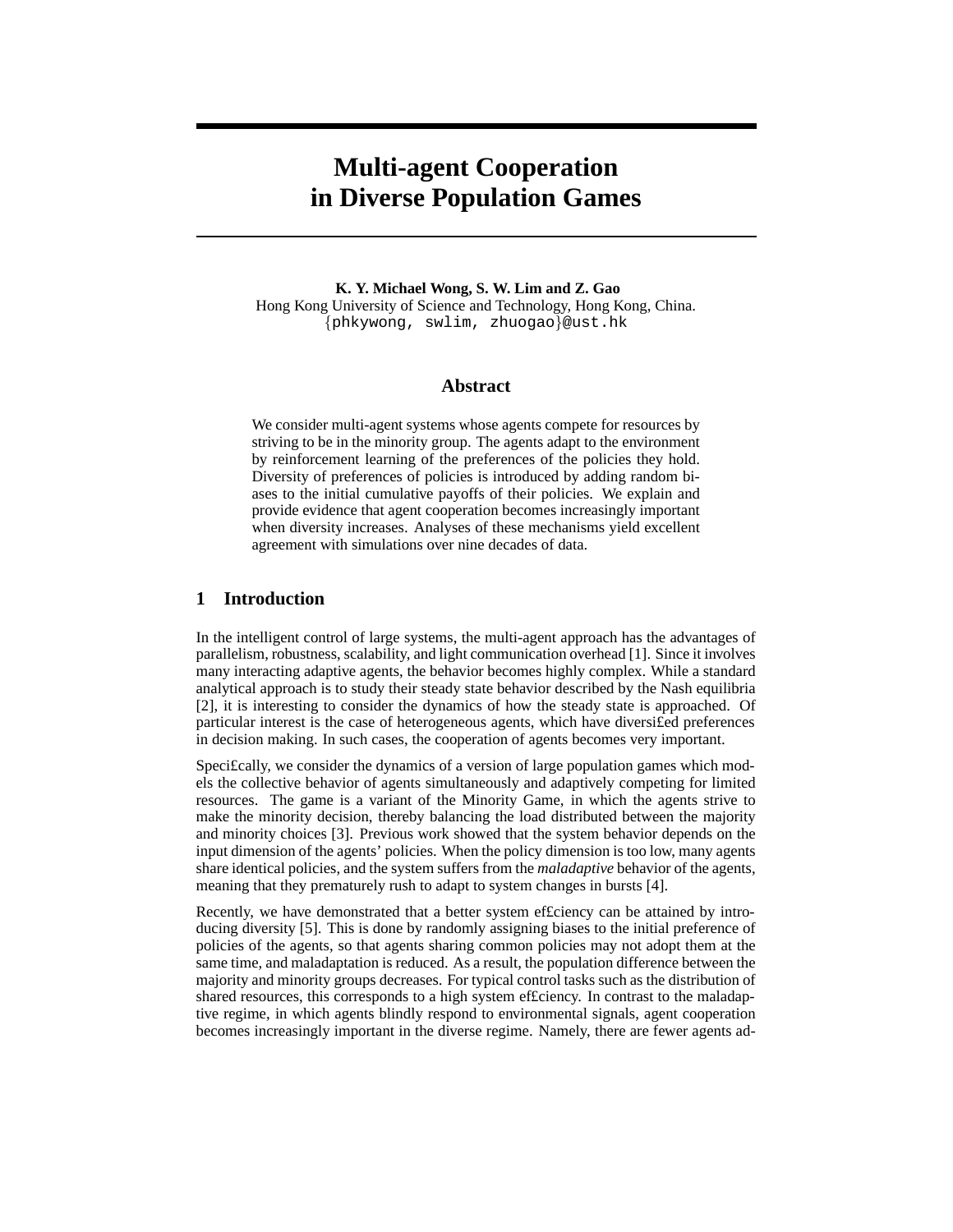justing their policy perferences at each step of the steady state, but there emerges a more coordinated pattern of policy adjustment among them. Hence, it is interesting to study the mechanisms by which they adapt mutually, and their effects on the system ef£ciency.

In this paper, we explain the cooperative mechanisms which appear successively when the diversity of the agents' preference of policies increases, as recently proposed in [6]. We will provide experimental evidence of these effects, and sketch their analyses which yield excellent agreement with simulations. While we focus on the population dynamics of the Minority Game, we expect that the observed cooperative mechanisms are relevant to reinforcement learning in multi-agent systems more generally.

### **2 The Minority Game**

The Minority Game consists of a population of  $N$  agents competing selfishly to maximize their individual utility in an environment of limited resources, N being odd [3]. Each agent makes a decision  $+$  or  $-$  at each time step, and the minority group wins. For typical control tasks such as the resource allocation, the decisions  $+$  and  $-$  may represent two alternative resources, so that less agents utilizing a resource implies more abundance. The decisions of each agent are prescribed by *policies*, which are binary functions mapping the *history* of the winning bits of the game in the most recent m steps to decisions  $+$  or  $-$ . Hence, m is the memory size. Before the game starts, each agent randomly picks s policies out of the set of  $2^D$  policies with replacement, where  $D \equiv 2^m$  is the number of input states.

The long-term goal of an agent is to maximize her cumulative payoff, which is the sum of the undiscounted payoffs received during the game history. For the decision  $\xi_i(t)$  of agent *i* at time  $t(\xi_i(t) = \pm 1)$ , the payoff is  $-\xi_i(t)G(A(t))$ , where  $A(t) \equiv \sum_i \xi_i(t)/N$ , and  $G(A)$  satisfes the property  $sign G(A) = sign A$ . She tries to achieve her goal by choosing at each step, out of her s policies, the most successful one so far, and outputing her decision accordingly. The success of a policy is measured by its cumulative payoff, updated every step irrespective of whether it is adopted or not. This reinforcement learning provides an agent with adaptivity. Though we only consider random policies instead of organized ones, we expect that the model is suf£cient to capture the collective behavior of large population games. In this paper, we consider a step payoff function,  $G(A) = \text{sign}A$ . The cumulative payoffs then take integer values. Note that an agent gains in payoff when she makes a decision opposite to  $A(t)$ , and loses otherwise, re¤ecting the winning of the minority group.

It is natural to consider systems with diverse preferences of policies [5]. This means that the initial cumulative payoffs of policies  $\alpha$  ( $\alpha = 1, \ldots, s - 1$ ) of agent i with respect to her sth policy have random biases  $\omega_{i\alpha}$ . Diversity is important in reducing the maladaptive behavior of the agents, since otherwise the same policy of all agents accumulates the same payoffs, and would be adopted at the same time. In this paper, we consider the case  $s = 2$ , and the biases are the sums of  $\pm 1$  randomly drawn R times. In particular, when R is not too small, the bias distribution approaches a Gaussian distribution with mean 0 and variance R. The ratio  $\rho \equiv R/N$  is referred to as the *diversity*. For odd R, no two policies have the same cumulative payoffs throughout the process, and the dynamics is deterministic, resulting in highly precise simulation results useful for re£ned comparison with theories.

The population averages of the decisions oscillate around 0 at the steady state. Since a large difference between the majority and minority populations implies inef£cient resource allocation, the inefficiency of the system is often measured by the variance  $\sigma^2/N$  of the population making decision  $+$ , and is given by

$$
\frac{\sigma^2}{N} \equiv \frac{N}{4} \langle [A^{\mu^*(t)}(t) - \langle A^{\mu^*(t)}(t) \rangle_t]^2 \rangle_t,\tag{1}
$$

where  $\langle \rangle_t$  denotes time average at the steady state. Its dependence on the diversity is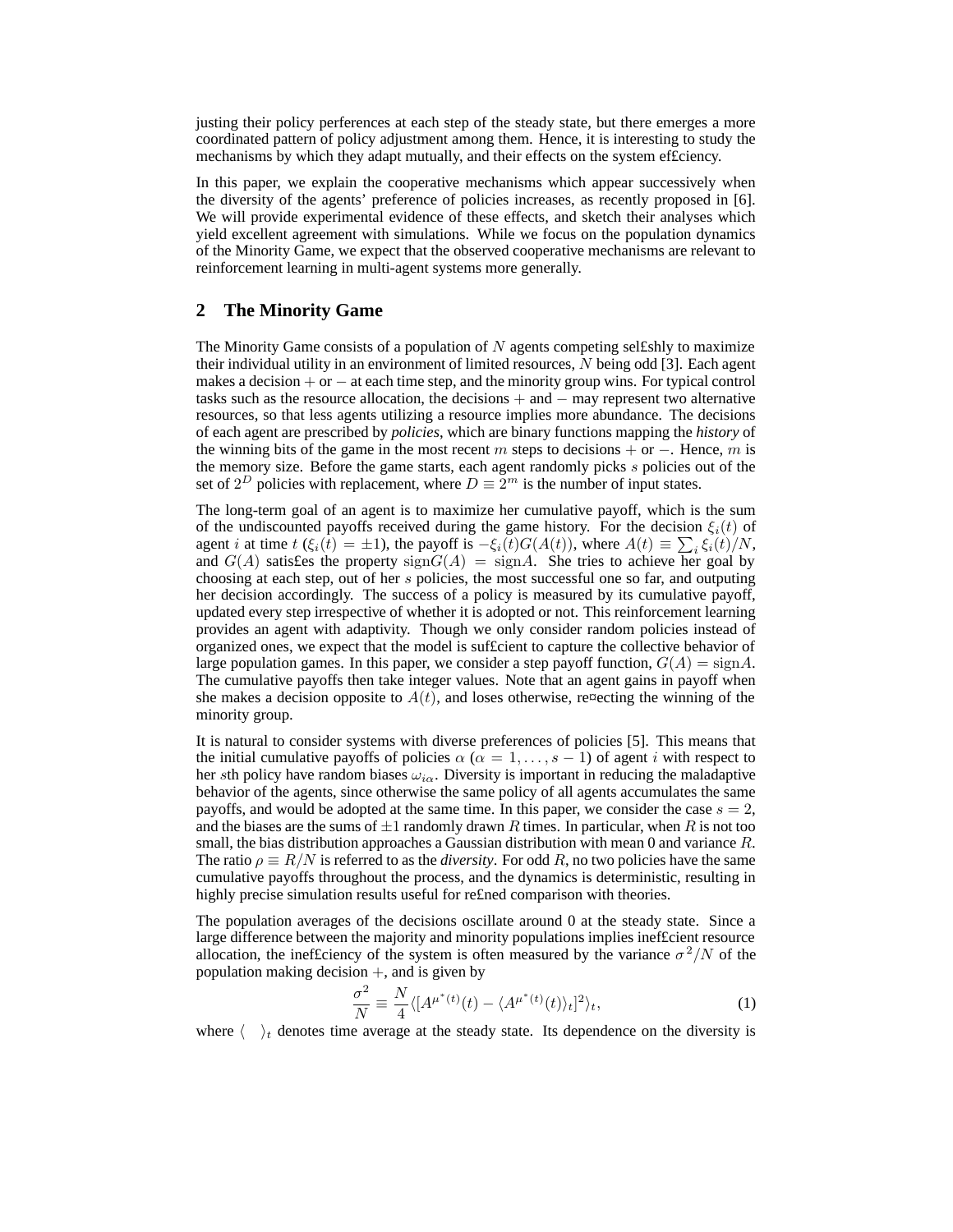

Figure 1: (a) The dependence of the variance of the population making decision  $+$  on the diversity at  $m = 1$  and  $s = 2$ . Symbols: simulation results averaged over 1,024 samples of initial conditions. Lines: theory. Dashed-dotted line: scaling prediction. (b) Comparison between simulation results (symbols), theory with kinetic sampling only (dashed lines), one-wait approximation (dash-dotted lines), and many-wait approximation (lines).

shown in Fig. 1. Several modes of agent cooperation can be identi£ed, and explained in the following sections.

#### **3 Statistical Cooperation**

For each curve with a given  $N$  in Fig. 1(a), and besides the £rst few data points where  $\rho \sim N^{-1}$  and  $\sigma^2/N \sim N$ , the behavior of the variance is dominated by the scaling relation  $\sigma^2/N \sim \rho^{-1}$  for  $\rho \sim 1$ . To interpret this result, we describe the macroscopic dynamics of the system by defining the D-dimensional vector  $A^{\mu}(t)$ , which is the sum of the decisions of all agents responding to history  $\mu$  of their policies, normalized by N. While only one of the D components corresponds to the historical state  $\mu^*(t)$  of the system, the augmentation to D components is necessary to describe the attractor structure and the transient behavior of the system dynamics.

The key to analysing the system dynamics is the observation that the cumulative payoffs of all policies displace by exactly the same amount when the game proceeds. Hence for a given pair of policies, the pro£le of the relative cumulative payoff distribution remains unchanged, but the peak position shifts with the game dynamics. Let us consider the change in  $A^{\mu}(\tilde{t})$  when  $\mu$  is the historical state  $\mu^*(t)$ . We let  $S_{\alpha\beta}(\omega)$  be the number of agents holding policies  $\alpha$  and  $\beta$  (with  $\alpha < \beta$ ), and the bias of  $\alpha$  with respect to  $\beta$  is  $\omega$ . If the cumulative payoff of policy  $\alpha$  at time t is  $\Omega_{\alpha}(t)$ , then the agents holding policies  $\alpha$  and  $\beta$ make decisions according to policy  $\alpha$  if  $\omega + \Omega_{\alpha}(t) - \Omega_{\beta}(t) > 0$ , and policy  $\beta$  otherwise. Hence  $\omega + \Omega_{\alpha}(t) - \Omega_{\beta}(t)$  is referred to as the *preference* of  $\alpha$  with respect to  $\beta$ . At time t, the cumulative payoff of policy  $\alpha$  changes from  $\Omega_{\alpha}(t)$  to  $\Omega_{\alpha}(t) - \xi_{\alpha}^{\mu}$ sign $A^{\mu}(t)$ , where  $\xi^{\mu}_{\alpha}$  is the decision of policy  $\alpha$  at state  $\mu$ . Only the *£ckle* agents, that is, those agents with preferences on the verge of switching signs, contribute to the change in  $A^{\mu}(t)$ , namely,  $\omega + \Omega_{\alpha}(t) - \Omega_{\beta}(t) = \pm 1$  and  $\xi^{\mu}_{\alpha} - \xi^{\mu}_{\beta} = \pm 2$ sign $A^{\mu}(t)$ . Hence we have

$$
A^{\mu}(t+1) - A^{\mu}(t) = -\text{sign}A^{\mu}(t)\frac{2}{N}\sum_{\alpha < \beta}\sum_{r=\pm 1}S_{\alpha\beta}(r - \Omega_{\alpha}(t) + \Omega_{\beta}(t))
$$

$$
\times \delta(\xi^{\mu}_{\alpha} - \xi^{\mu}_{\beta} - 2r\text{sign}A^{\mu}(t)) \tag{2}
$$

where  $\delta(n) = 1$  if  $n = 0$ , and 0 otherwise. In the region where  $D \ll \ln N$ , we have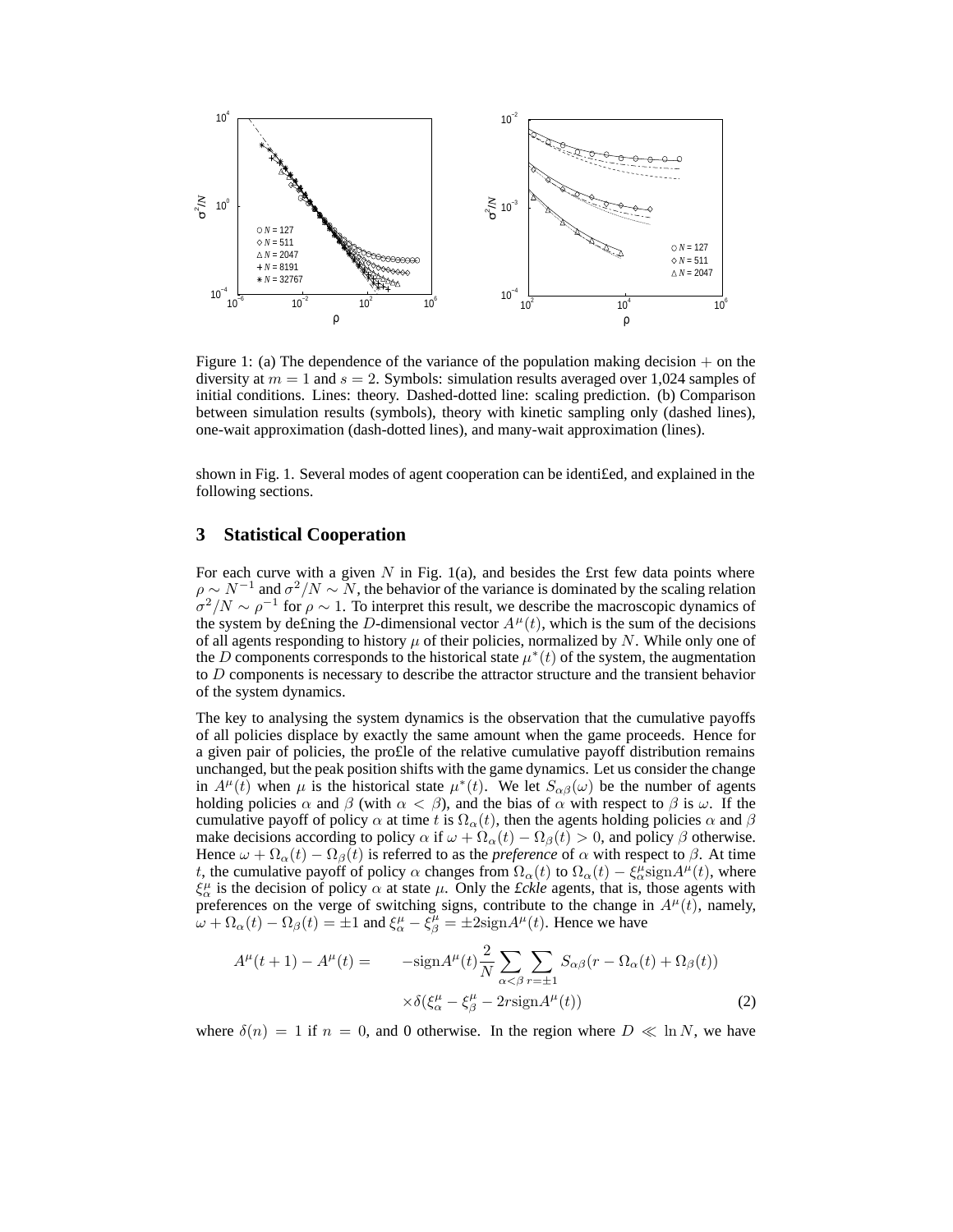

Figure 2: (a) The attractor in the Minority Game with  $m = 1$ , following the period-4 sequence of P-Q-R-Q in the phase space of  $A^+$  and  $A^-$ . There are 4 approaches to the attractor indicated by the arrows, and the respective probabilities are obtained by considering the detailed dynamics from the different initial positions and states. (b) Experimental evidence of the kinetic sampling effect: steady-state preference dependence of the average number of agents holding the identity policy and its complement, immediately before state Q enters state R, at  $\rho = N = 1,023$  and averaged over 100,000 samples of initial conditions.

 $S_{\alpha\beta}(\omega) \gg 1$ , and Eq. (2) is self-averaging. Following the derivation in [5], we arrive at

$$
A^{\mu}(t+1) = A^{\mu}(t) - \text{sign}A^{\mu}(t)\sqrt{\frac{2}{\pi R}}\delta(\mu - \mu^*(t)).
$$
 (3)

Equation (3) shows that the dynamics proceeds in the direction which reduces the magnitude of the population vector, each time by a step of size  $\sqrt{2/\pi R}$ . At the steady state, each component oscillates between positive and negative, as shown in the example of  $m = 1$ in Fig. 2(a). Due to the maladaptive nature of the dynamics, it never reaches the zero value. As a result, each state is confined in a D-dimensional hypercube of size  $\sqrt{2/\pi R}$ , irrespective of the initial position of the population vector. This con£nement enables us to compute the variance of the decisions, given by  $\sigma^2/N = f(\rho)/2\pi\rho$ , where  $f(\rho)$  is a smooth function of  $\rho$ , which approaches  $(1 - 1/4D)/3$  for  $\rho \gg 1$ . The physical picture of this scaling relation comes from the broadening of the preference distribution due to bias diversity. The fraction of £ckle agents at every time step consists of those who have  $\pm 1$ preferences, which scales as the height of the bias distribution near its center. Since the distribution is a Gaussian with standard deviation  $\sqrt{R}$ , the step sizes scale as  $1/\sqrt{R}$ , and variances  $\sigma^2/N$  as  $\rho^{-1}$ . The scaling relation shows that agent cooperation in this regime is described at the level of statistical distributions of policy preferences, since the number of agents making an adaptive move at each step is sufficiently numerous ( $\sim \sqrt{N}$ ).

#### **4 Kinetic Sampling**

As shown in Fig. 1(a),  $\sigma^2/N$  deviates above the scaling with  $\rho^{-1}$  when  $\rho \sim N$ . To consider the origin of this deviation, we focus in Fig. 2(b) on how the average number of agents, who hold the identity policy with  $\xi^{\mu}_{\alpha} = \mu$  and its complementary policy  $\xi^{\mu}_{\beta} = -\mu$ , depends on the preference  $\omega + \Omega_{\alpha} - \Omega_{\beta}$ , when the system reaches the steady state in games with  $m = 1$ . Since the preferences are time dependent, we sample their frequencies at a £xed time, say, immediately before the state changes from Q to R in Fig. 2(a). One would expect that the bias distribution is reproduced. However, we £nd that a peak exists at  $\omega + \Omega_{\alpha} - \Omega_{\beta} = -1$ .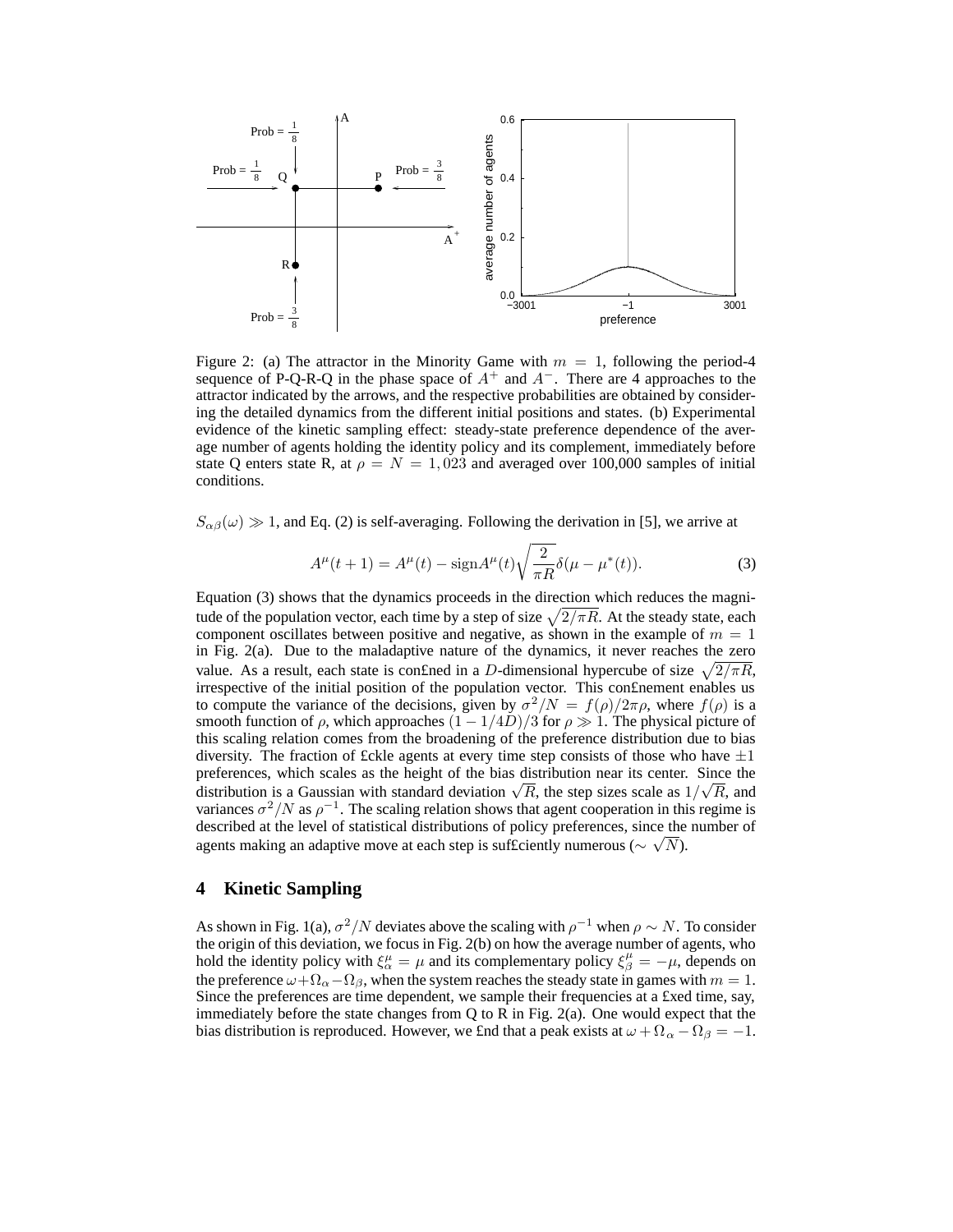This value of the preference corresponds to that of the attractor step from Q to R when at state –, decision + loses and decision – wins, and  $\omega + \Omega_{\alpha} - \Omega_{\beta}$  changes from –1 to +1. The peak at the attractor step shows that its average size is self-organized to be larger than those of the transient steps described by the background distribution.

This effect that favors the cooperation of larger clusters of agents is referred to as the *kinetic sampling* effect. When  $\rho \sim N$ ,  $A^{\mu}(t+1) - A^{\mu}(t)$  scales as  $N^{-1}$  and is no longer self-averaging. Rather, Eq. (2) shows that it is equal to  $2/N$  times the number of £ckle agents at time t, which is Poisson distributed with a mean of  $N/\sqrt{2\pi R} = \Delta/2$ , where  $\Delta \equiv N \sqrt{2/\pi R}$  is the average step size. However, since the attractor is formed by steps which *reverse the sign of*  $A^{\mu}$ , the average step size in the attractor is *larger* than that in the transient state, because a long jump in the vicinity of the attractor is more likely to get trapped.

To describe this effect, we consider the probability  $P_{\text{att}}(\Delta A)$  of step sizes  $\Delta A$  in the attractor (with  $\Delta A^{\mu} > 0$  for all  $\mu$ ). Assuming that all states of the phase space are equally likely to be accessed, we have  $P_{\text{att}}(\Delta \mathbf{A}) = \sum_{\mathbf{A}} P_{\text{att}}(\Delta \mathbf{A}, \mathbf{A})$ , where  $P_{\text{att}}(\Delta \mathbf{A}, \mathbf{A})$  is the probability of £nding the position A with displacement  $\Delta A$  in the attractor. Consider the example of  $m = 1$ , where there is only one step along each axis  $A^{\mu}$ . The sign reversal condition implies that  $P_{\text{att}}(\Delta \mathbf{A}, \mathbf{A}) \propto P_{\text{Poi}}(\Delta \mathbf{A}) \prod_{\mu} \Theta[-A^{\mu}(A^{\mu} + \Delta A^{\mu})]$ , where  $\Theta(x)$ is the step function of x, and  $P_{\text{Poi}}(\Delta \mathbf{A})$  is the Poisson distribution of step sizes, yielding  $P_{\rm att}(\Delta {\bf A}) \propto P_{\rm Poi}(\Delta {\bf A}) \prod_{\mu} \Delta A^{\mu}$ . We note that the extra factors of  $\Delta A^{\mu}$  favor larger step sizes. Thus, the attractor averages  $\langle (\Delta A^{\pm})^2 \rangle_{\rm att}$  are given by

$$
\langle (\Delta A^{\pm})^2 \rangle_{\text{att}} = \frac{\langle (\Delta A^{\pm})^2 \Delta A^+ \Delta A^- \rangle_{\text{Poi}}}{\langle \Delta A^+ \Delta A^- \rangle_{\text{Poi}}}.
$$
 (4)

There are agents who contribute to both  $\Delta A^+$  and  $\Delta A^-$ , giving rise to their correlations. In Eq. (2), the strategies of the agents contributing to  $\Delta A^+$  and  $\Delta A^-$  satisfy  $\xi^+_{\alpha} - \xi^+_{\beta} =$  $-2r$  and  $\xi_{\alpha}^- - \xi_{\beta}^- = 2r$  respectively. Among the agents contributing to  $\Delta A^+$ , the extra requirement of  $\xi_{\alpha}^- - \xi_{\beta}^- = 2r$  implies that an average of 1/4 of them also contribute to  $\Delta A^-$ . Hence, the number of agents contributing to both steps is a Poisson variable with mean  $\Delta/8$ , and those exclusive to the individual steps are Poisson variables with mean  $3\Delta/8$ . This yields, for example,

$$
\langle \Delta A^{+} \Delta A^{-} \rangle_{\text{Poi}} = \frac{4}{N^{2}} \sum_{a_{0}, a_{+}, a_{-}} \frac{e^{-\frac{\Delta}{8}}}{a_{0}!} \left(\frac{\Delta}{8}\right)^{a_{0}} \frac{e^{-\frac{3\Delta}{8}}}{a_{+}!} \left(\frac{3\Delta}{8}\right)^{a_{+}} \frac{e^{-\frac{3\Delta}{8}}}{a_{-}!} \left(\frac{3\Delta}{8}\right)^{a_{-}} \tag{5}
$$

Together with similar expressions of the numerator in Eq. (4), we obtain

$$
\langle (\Delta A^{\pm})^2 \rangle_{\text{att}} = \frac{2\Delta^3 + 15\Delta^2 + 20\Delta + 4}{N^2(2\Delta + 1)}.
$$
 (6)

The attractor states are given by  $A^{\mu} = m_{\mu}/N$  and  $m_{\mu}/N - \Delta A^{\mu}$ , where  $m_{\mu} =$  $1, 3, \ldots, N\Delta A^{\mu} - 1$ . This yields a variance of

$$
\frac{\sigma^2}{N} = \frac{7\langle (N\Delta A^+)^2 \rangle_{\text{att}} + 7\langle (N\Delta A^-)^2 \rangle_{\text{att}} - 8}{192N},\tag{7}
$$

which gives, on combining with Eq. (6),

$$
\frac{\sigma^2}{N} = \frac{14\Delta^3 + 105\Delta^2 + 132\Delta + 24}{96N(2\Delta + 1)}.
$$
\n(8)

When the diversity is low,  $\Delta \gg 1$ , and Eq. (8) reduces to  $\sigma^2/N = 7/48\pi\rho$ , agreeing with the scaling result of the previous section. When  $\rho \sim N$ , Eq. (8) has excellent agreement with simulation results, which significantly deviate above the scaling relation.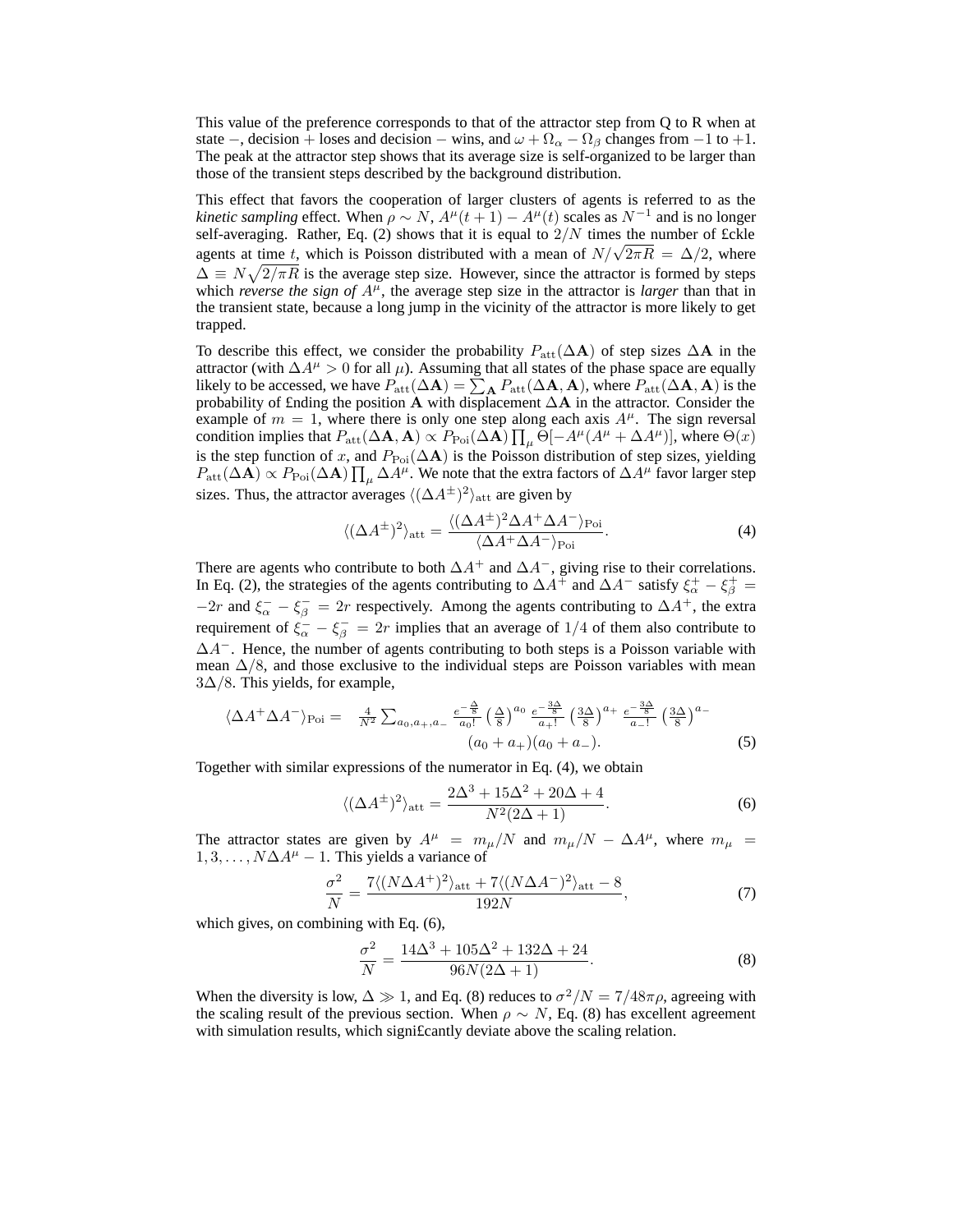## **5 Waiting Effect**

As shown in Fig. 1(b),  $\sigma^2/N$  further deviates above the predictions of kinetic sampling when  $\rho \gg N$ . To study the origin of this effect, we consider the example of  $m = 1$ . As shown in Fig. 2(a), the attractor consists of both hops along the  $A^{\pm}$  axes. Analysis shows that only those agents holding the identity policy and its complement can complete both hops after they have adjusted their preferences to  $\omega + \Omega_{\alpha} - \Omega_{\beta} = \pm 1$ . Since there are fewer and fewer £ckle agents in the limit  $\rho \gg N$ , one would expect that a single agent of this type would dominate the game dynamics, and  $\sigma^2/N$  would approach  $0.25/N$ , as also predicted by Eq. (8).

However, attractors having 2 £ckle agents are about 10 times more common in the extremely diverse limit. As illustrated in Fig. 3(a) for a typical case, one of the two agents £rst arrives at the status of  $\pm 1$  preference of her policies and stay there waiting. Meanwhile, the preference of the second agent is steadily reduced. Once she has arrived at the status of  $\pm 1$  preference of her policies, both agents can then cooperate to complete the dynamics of the attractor. In this example, both agents do not belong to the correct type that can complete the dynamics alone, but waiting is crucial for them to complete the hops in the attractor, even though one would expect that the probability of £nding more than one £ckle agents at a time step is drastically less than that for one. Thus, the composition of the group of £ckle agents is self-organized through this waiting effect, and consequently the step sizes and variance increase above those predicted by kinetic sampling.

The analysis of the waiting effect is lengthy. Here the agents are so diverse that the average step size is approaching 0. At each state in the phase space, the system remains stationary for many time steps, waiting for some agent to reduce the magnitude of her preference until policy switching can take place. For illustration, we sketch the approximation of including up to one wait. As shown in Fig.  $2(a)$ , the attractor may be approached from the arm (P or R) or from the corner (Q). Consider the case of the state approaching from P, waiting up to  $k$  times at Q to move to R, and ending the transient dynamics thereafter. Then the cumulative payoffs of a policy  $\alpha$  can be written as  $\Omega_{\alpha} + \xi_{\alpha}^{+}$  at P,  $\Omega_{\alpha}, \dots, \Omega_{\alpha} - k\xi_{\alpha}^{-}$  at Q and, in the attractor of period 4, repeating the sequence of  $\Omega_{\alpha} - k \xi_{\alpha}^{-} - \xi_{\alpha}^{-}$  at R,  $\Omega_{\alpha} - k \xi_{\alpha}^{-}$ at Q,  $\Omega_{\alpha} - k \xi_{\alpha}^- + \xi_{\alpha}^+$  at P, and  $\Omega_{\alpha} - k \xi_{\alpha}^-$  at Q. The movement of the cumulative payoffs can be conveniently represented by writing  $\Omega_{\alpha} = \sum_{\mu} k^{\mu} \xi_{\alpha}^{\mu}$ , where  $k^{\mu}$  denotes the number of wins minus losses of decision 1 at state  $\mu$  in the game history. For  $m = 1$ , these steps are plotted in the space of  $k^+$  and  $k^-$  in Fig. 3(b).

The size of each step is  $2/N$  times the number of £ckle agents at that step, which is Poisson distributed with average  $\Delta/2$ . The average numbers of agents appearing simultaneously in different steps positioned along the directions  $k^+ \pm k^- = \text{constant}$  and  $\tilde{k}^{\pm} = \text{constant}$  are, respectively,  $\Delta/8$  and  $\Delta/4$ , and 0 for other directions. Thus, the average number of agents common in the pairs of steps  $\{PQ, QQ_1\}$ ,  $\{QQ_k, QP\}$ ,  $\{QP, QR\}$ ,  $\{PQ, QP\}$  are  $\Delta/8$ ,  $\Delta/8$ ,  $\Delta/8$  and  $\Delta/4$  respectively. The rest of the combinations of steps are uncorrelated. The number of agents involved in the steps are described in Table 1.

The variance of the step sizes is given by

$$
\langle \frac{1}{2} [(\Delta A^+)^2 + (\Delta A^-)^2] \rangle_{\text{att}} = \sum_j P_j \left( \frac{\sum_{i=0,1} \langle \frac{1}{2} [(\Delta A^+)^2 + (\Delta A^-)^2] \Delta A^+ \Delta A^- \rangle_{i,j}}{\sum_{i=0,1} \langle \Delta A^+ \Delta A^- \rangle_{i,j}} \right), \tag{9}
$$

where  $j =$  arm or corner. The variance of decisions can then be obtained from Eq. (7). For illustration, we consider the derivation of the Poisson average  $\langle \Delta A^+\Delta A^- \rangle$  for one-wait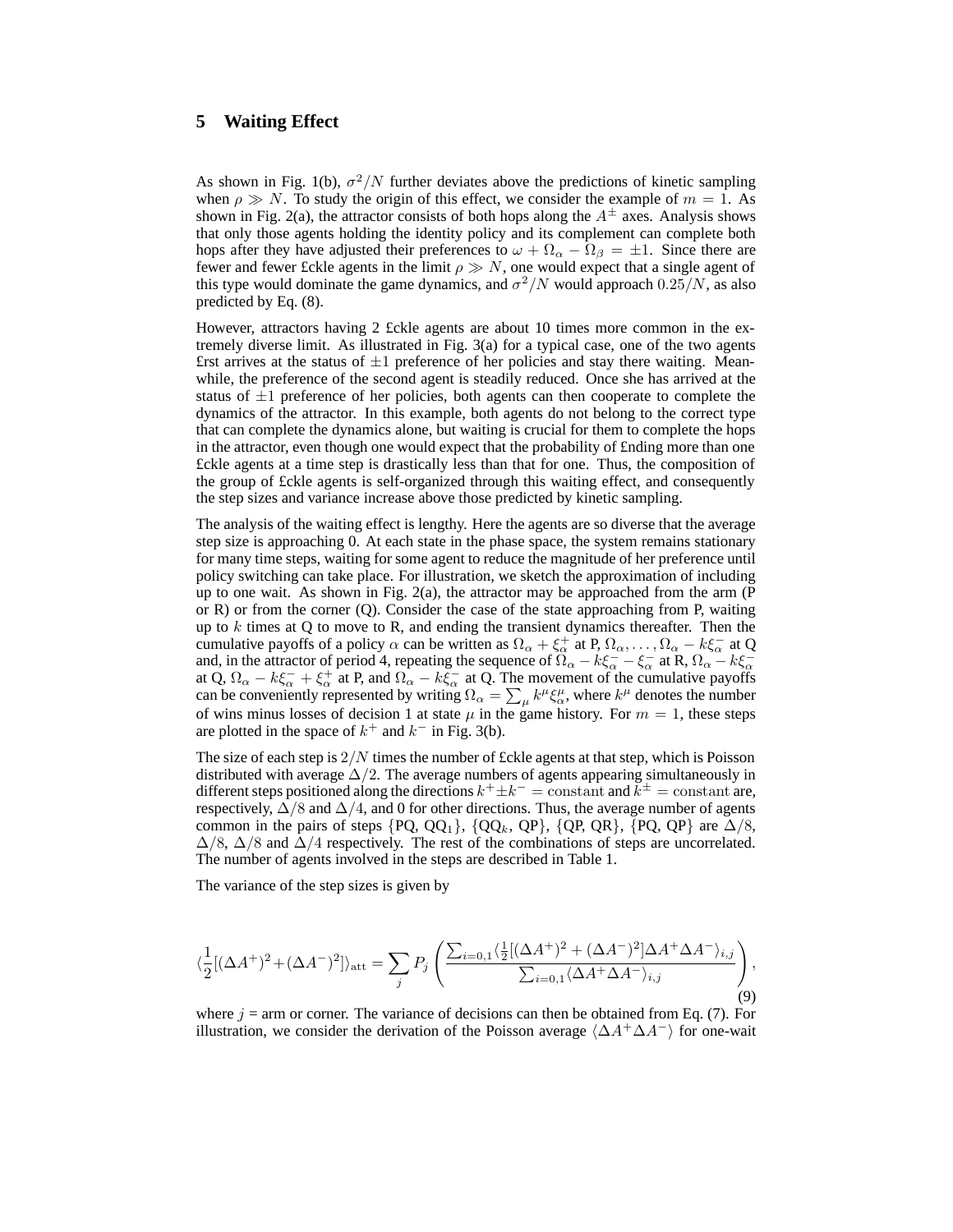

Figure 3: (a) Experimental evidence of the waiting effect: a typical example of the evolution of the preference of the 2 agents switching policies at the attractor in a game with  $m = 1, N = 127$ , and  $R = 2^{24} - 1$ . The system converges to the attractor at  $t = 1,086$ . (b) The space of  $k^+$  and  $k^-$  describing the movement of the cumulative payoffs in the game with  $m = 1$ . Thick arrows: non-vanishing steps. Thin arrows: waiting steps. Thick double arrows: attractor steps. The dashed lines link those steps that share common agents.

arm approach. Noting that the only non-vanishing steps are PQ, QR and QP, we obtain

$$
\langle \Delta A^{+} \Delta A^{-} \rangle_{1, \text{arm}} = \frac{4}{N^{2}} \sum_{k=1}^{\infty} \langle [1 - \delta(a_{i}) \delta(a_{\text{turn},1}) \delta(a_{\text{cum}})] \delta(a_{\text{turn},1})
$$
  

$$
\prod_{r=1}^{k} \delta(a_{\text{wait},r}) \delta(a_{\text{turn},2}) (a_{-} + a_{0}) (a_{\text{cum}} + a_{\text{turn},2} + a_{0}) \rangle_{\text{Poi}}
$$
  

$$
= \frac{4}{N^{2}} \frac{1}{1 - e^{-\frac{\Delta}{2}}} \left\{ e^{-\frac{\Delta}{2}} \left[ 12 \left( \frac{\Delta}{8} \right)^{2} + \frac{\Delta}{8} \right] - e^{-\frac{7\Delta}{8}} \left[ 4 \left( \frac{\Delta}{8} \right)^{2} + \frac{\Delta}{8} \right] \right\}.
$$
 (10)

We note that the number  $a_0$  accounts for the agents who contribute to both steps in the attractor, and thus can complete the attractor dynamics alone in the extremely diverse limit. On the other hand, the number  $a_{\text{cum}}$  arises from the £rst step PQ arriving at Q. Once present, it will appear in the attractor step QP, irrespective of the duration  $k$  of the wait at Q. These  $a_{\text{cum}}$  agents can wait to complete the attractor dynamics together with the  $a_{-}$ agents who contribute independently to the step from Q to R, as well as the  $a_0$  agents who contribute to both attractor steps. As a result, the average step size increases due to this waiting effect. In the former case, cooperation between individual types of agents becomes indispensable in reaching the steady state behavior.

Other Poisson averages in Eq. (9) can be derived similarly. As shown in Fig. 1(b), the waiting effect causes the variance to increase beyond the kinetic sampling prediction, agreeing with the trend of the simulation results. In particular, the variance approaches  $0.34/N$  in the extremely diverse limit, significantly greater than the limit of  $0.25/N$  in the absence of waiting effects. Further approximation including multiple waiting steps results in the theoretical curves with excellent agreement with the simulation results, as shown in Fig. 1(b). In the extremely diverse limit, the theoretical predictions approach  $0.42/N$ , very close to the simulation result of  $0.43/N$ .

#### **6 Conclusion**

We have studied the dynamical mechanisms of cooperation, which emerges automatically in a multi-agent system with adaptive agents competing sel£shly for £nite resources. At low diversity, agent cooperation proceeds at the statistical level, resulting in the scaling relation of the variance with diversity. At high diversity, when kinetic sampling becomes